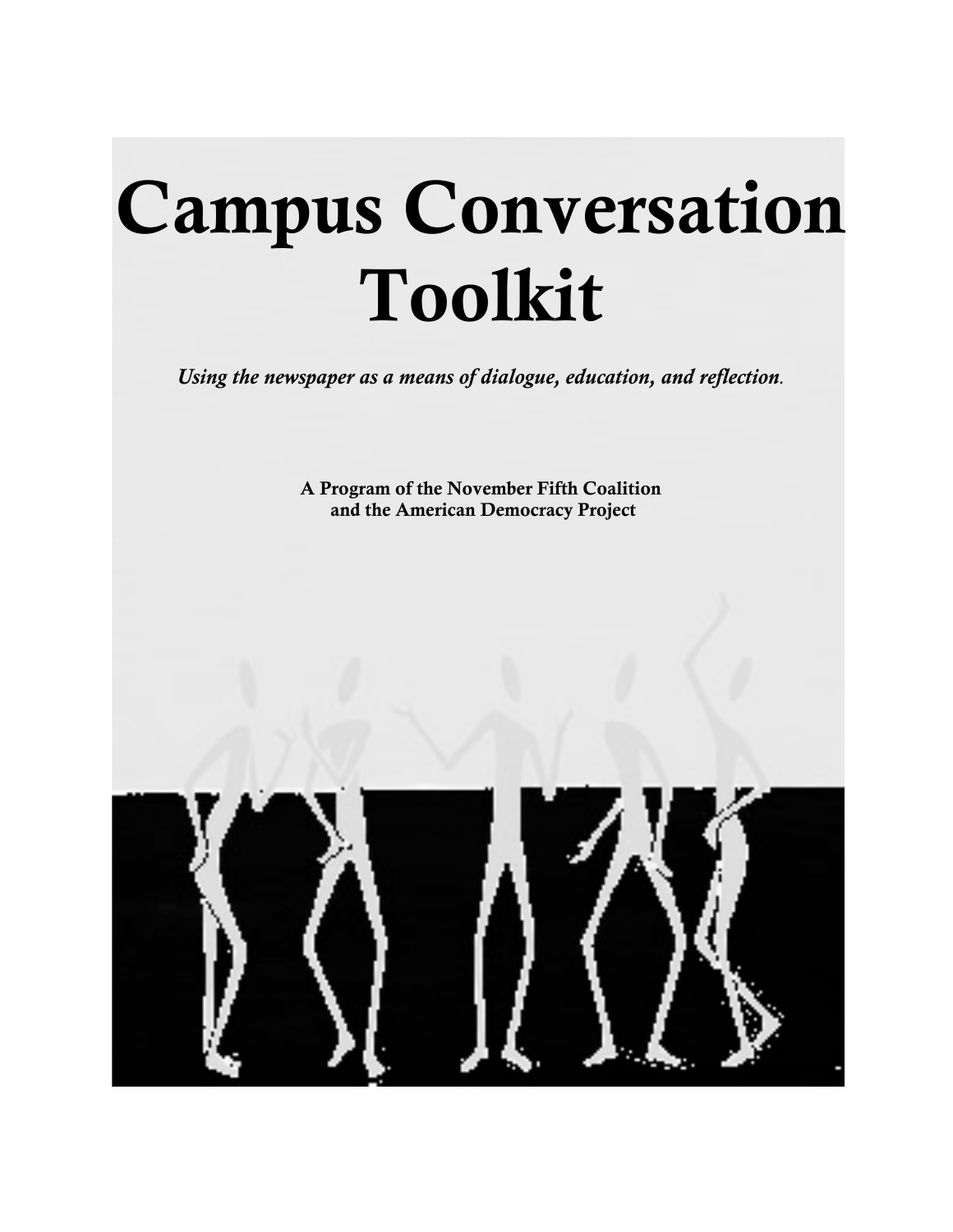## *Table of Contents*

| <b>About Campus Conversations</b>                      |                |                         |  |  |
|--------------------------------------------------------|----------------|-------------------------|--|--|
| <b>Frequently Asked Questions</b>                      |                | 3                       |  |  |
| <b>Organizational Steps for Program Implementation</b> |                | $\overline{\mathbf{4}}$ |  |  |
| <b>Resources</b>                                       |                | 6                       |  |  |
| Promotion and Marketing                                | $\overline{7}$ |                         |  |  |
| Newspapers as Education                                |                |                         |  |  |
| Information on Civic Engagement and Learning           | 7              |                         |  |  |
| <b>Contact Information for Participating Schools</b>   | 8              |                         |  |  |
| List of Potential Topics for Discussion                | 9              |                         |  |  |
| Appendix                                               |                | 10                      |  |  |
| Sample Press Release                                   | 11             |                         |  |  |
| Sample Guidelines for Conversation                     | 12             |                         |  |  |
| Sample Flyer                                           | 13             |                         |  |  |
| Schedule Template                                      | 14             |                         |  |  |
| <b>Attendance Template</b>                             | 15             |                         |  |  |
| Acknowledgements                                       | 16             |                         |  |  |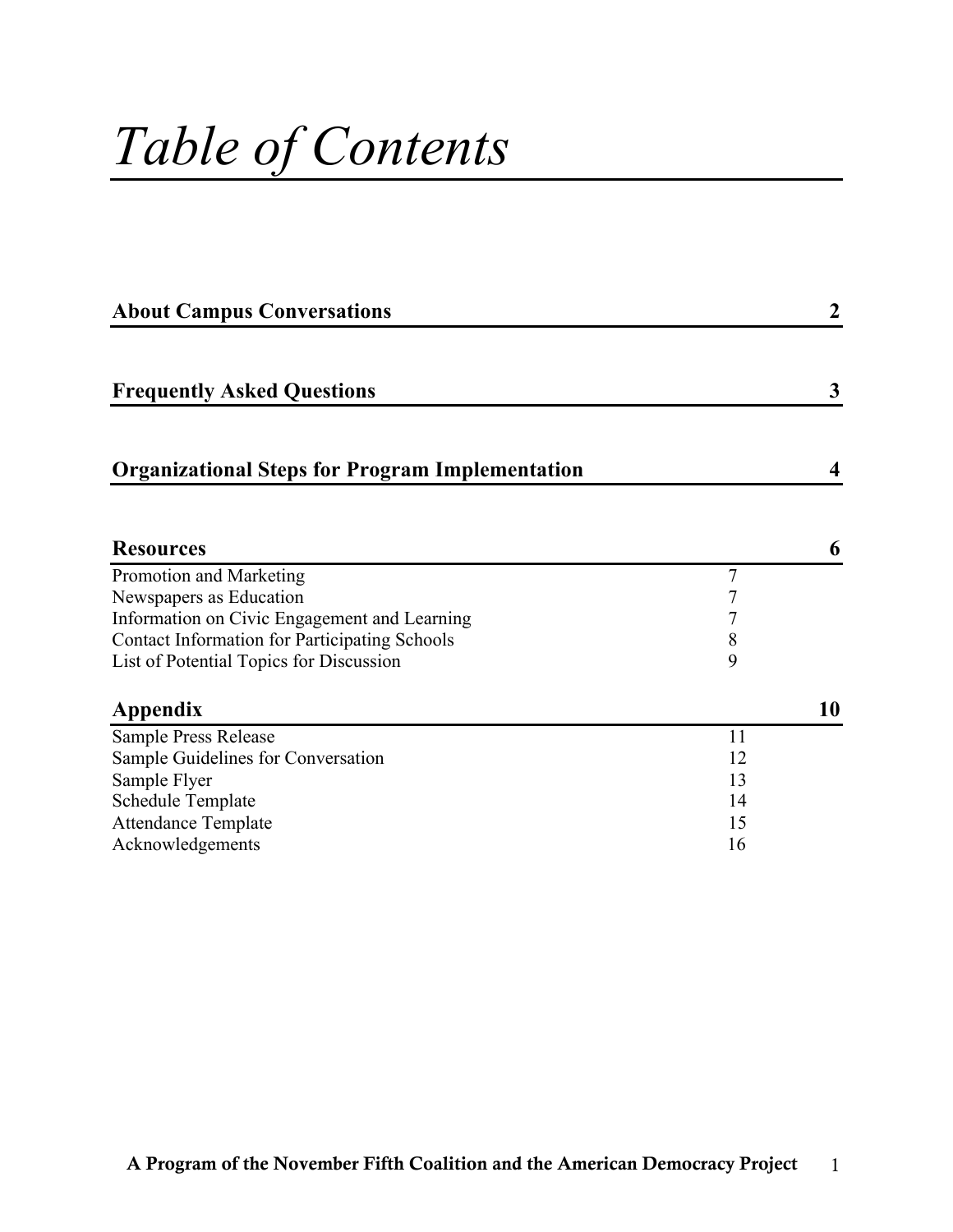**Campus Conversations** are a strategy originally created on college campuses to encourage greater discussion and deliberation about the critical issues facing our country. The strategy was initially developed by *The New York Times*, using the daily newspaper to focus conversations on contemporary issues. Two signature programs, Times Talks and News at Noon, convened groups of students, faculty, and other campus community members to engage in dialogue. These programs typically occurred weekly, biweekly, or monthly, usually at lunchtime, bringing together disparate groups of people to have thoughtful discussion on contemporary topics, usually focusing specifically on a particular article or set of articles in *The New York Times.* The basic guidelines for these conversations include a specific expectation that participants will listen respectfully—with open minds—disagree in positive ways, and engage in genuine deliberation.

These conversations have proven to be very successful. In part, the effectiveness comes from the nonhierarchical setting. Another aspect of the success of this strategy comes from the diversity of participants, a collection of students, faculty and staff not commonly accustomed to meeting and talking together as equals. A final component of the success comes from addressing highly visible and sometimes controversial contemporary public issues, with background and details available in *The New York Times*. Perhaps the greatest reason for the success of this strategy is that it is inherently engaging. The diverse audience assures multiple perspectives. The often-used ground rules make interaction different than the typical exchange between members of a class or discussants in public settings, where positions are sometimes taken without consideration of opposite views, where active listening sometimes does not occur, and where respect for others is not evident. Perhaps most importantly, these discussion formats have been shown in experimental settings to be highly effective in producing more thoughtful, engaged citizens.

**Campus Conversations** aims to create the same atmosphere and for the same reasons. The November Fifth Coalition is working towards creating citizens who are knowledgeable and prepared to be active in their government. In order to work towards a better tomorrow, people must have the skills, knowledge, attitudes, and behaviors that enable them to create change in government. This program is one way to give citizens an opportunity to engage and learn about various national and local issues that impact their lives. By coming together to participate in these valuable discussions, it is one step closer to moving away from the 'me' and back to the 'we' in "We the people…"

#### **How to use this toolkit:**

This toolkit has been developed to help you plan, promote, and implement Campus Conversations. Please use this as you see fit. The toolkit includes several samples and templates that can be easily modified to fit your specific needs.

#### **Goals:**

The goals of this program are simple: to promote democratic dialogue with members of the campus community with the goal of enhancing knowledge of current issues, building critical thinking skills, and creating more civically-minded students.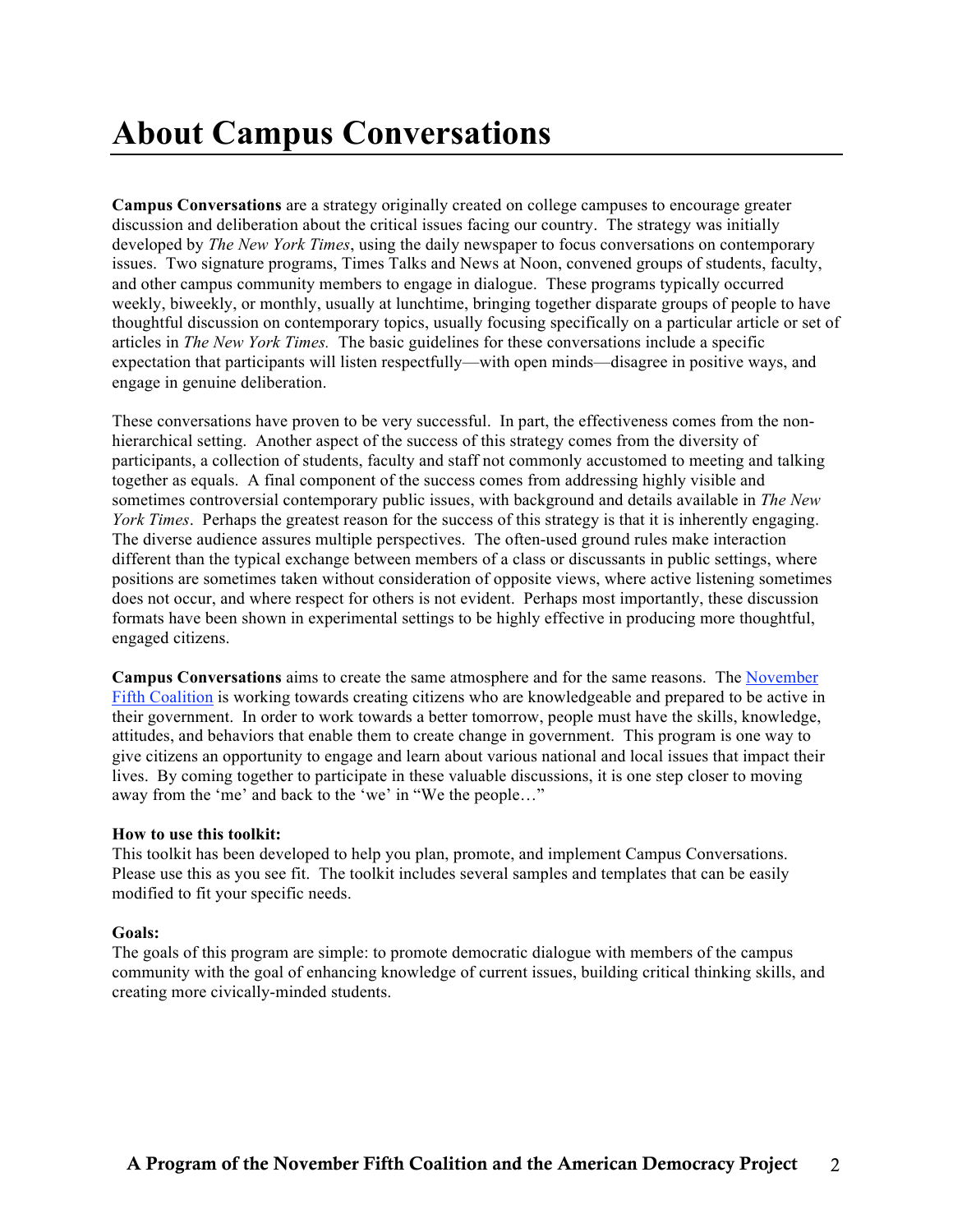#### **1.) What is the value of hosting Campus Conversations?**

In the digital age when we use cell phones, text messages, blogs, and the Internet to access news and discussing current events is an often-neglected opportunity. Students participate with no expectation of class credit, grades, or projects, only the chance to engage in civil discourse with university community members representing a diversity of disciplines and points of view.

#### **2.) How do we start a Campus Conversations program?**

Launching a Campus Conversations program is as easy as finding a common time and place and persuading enough faculty, staff, and students to facilitate one or more discussions during the academic year. Depending on the institution's size, a campus-wide, midday session works for some and on larger campuses multiple sessions in academic or residential settings are more realistic and successful.

#### **3.) Will faculty participate?**

It is hard to imagine why a professor would not want to choose an issue, facilitate a discussion, and engage students and colleagues in an interdisciplinary approach to their chosen subject. Faculty members have the opportunity to apply theory to current events and learn how students respond to particular issues. A one-hour commitment over the course of the academic year is not much to ask.

#### **4.) Will students participate?**

Absolutely. There are students eager to meet with their peers and faculty from other disciplines. In many cases, students bring expertise to the subjects being discussed. Students recognize the relevance to the Campus Conversations program. The program also brings international students, graduate students, and undergraduate students together in a vibrant setting.

#### **5.) Are incentives necessary?**

Pizza and drinks and door prizes help. Oftentimes, people are hesitant to try something new, so once they arrive and begin talking, there will be less need to coax them into attending future conversations.

#### **6.) Are there any special touches to make Campus Conversations stand out on campus?**

Invite the university president, provost, and deans to participate. Ask students to take a turn facilitating. Consider having a professor's class take responsibility for a discussion. Invite first-year experience leaders to encourage new students to attend.

#### **7.) How do we promote Campus Conversations?**

Consider making signs and placing them in strategic locations to promote the series. Create Campus Conversations T-shirts. Mention the program in your academic and community circles and ask your colleagues to spark interest with their students.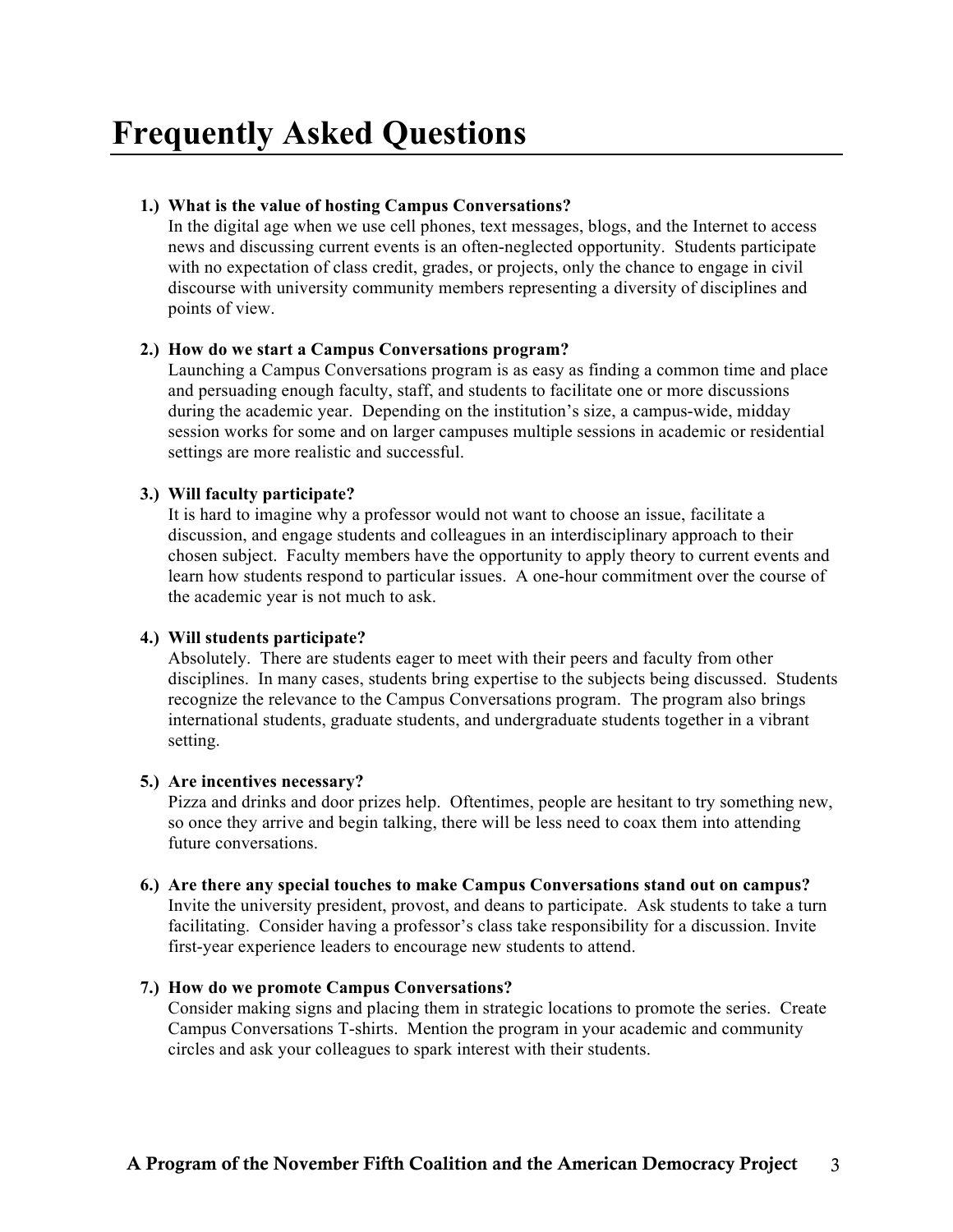## **Organizational Steps for Program Implementation**

Below is a list of several tasks to be completed while organizing a Campus Conversation. Please modify as needed.

#### **Getting started:**

- 1. Choose a coordinator to organize and administer the program, recruit faculty and student participants, and promote the series.
- 2. Determine a time and place. Find a centralized place on campus that is easily accessible to all. Reserve the space through the appropriate campus channels. Afternoon, around lunchtime, has proven highly successful both in terms of turnout and retention. Please see templates for a schedule template.
- 3. Create a discussion guideline sheet that defines civil discourse (one is also provided in this toolkit).
- 4. Recruit faculty members, students, and community members to facilitate the discussions for the scheduled dates. Email is an appropriate way to get the word out, as well as newsletters and ads. Work with everyone interested who responds.
- 5. Instruct facilitators to choose a topic and at least one recent article. Have the facilitator send the topic and article title to the coordinator as soon as possible. Distribute the schedule to the facilitators as well as a discussion guideline sheet. Encourage the facilitator to invite stakeholders on both sides of the issue to help guide the discussion.
- 6. Disseminate the week's topic with a URL link to the article several days before the scheduled Campus Conversation. Use email, Facebook, university communication outlets, and other communication tools. Also inform participants how they can acquire a hard copy, either from an office or a link to the article, for viewing.
- 7. Strategically place creative signs, posters, and banners to heighten visibility and promote Campus Conversations.
- 8. Free food helps! If funding is available, arrange for food and drink to encourage a higher turnout of participants.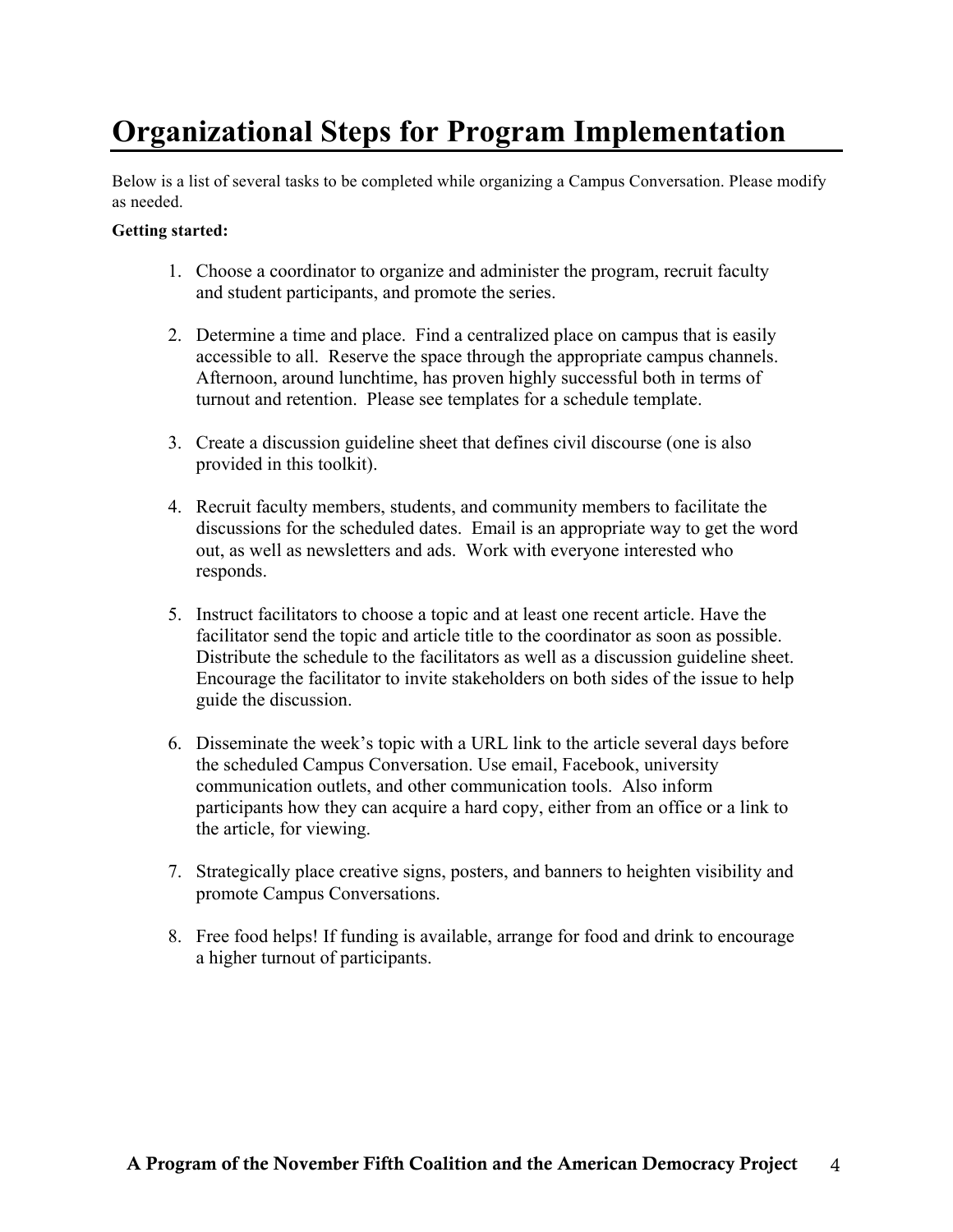#### **During the event:**

- 1. At the meeting, set up a table with print copies of the article for those who might not have had a chance to read it in advance, a one-page blurb on the project for newcomers, a sign-up sheet (to receive announcements for future campus conversations), and the discussion guidelines.
- 2. Have a student, staff, or faculty member welcome the participants and announce the day's topic. It will be considered a success if there are people who come regularly to the session, even if they have not read the article. Drop-in's show that they enjoy the discussions and learning about the topics they may not have otherwise known anything about.
- 3. Begin by introducing the topic and article of discussion. Introduce the facilitator and have them launch the discussion. Do your best to be a catalyst for inclusive participation. Please focus on student contributions. Be aware of those who tend to dominate!

Mention the step up-step back method.

Using step up—step back is a conscious effort to have participation from all members of the discussion. People who tend to be quiet and not contribute need to be aware that they should try to 'step up' and speak. Those who tend to speak a lot should take notice and deliberately 'step back' to allow others a chance to share.

4. End promptly on time by thanking the facilitator and all of the participants. It may behoove the facilitator to have a five or ten minute warning before the end of the session. Announce the next session's facilitator, topic, time, and place. Offer the current space as a means of continued conversation if people feel the discussion needs to be extended past the hour.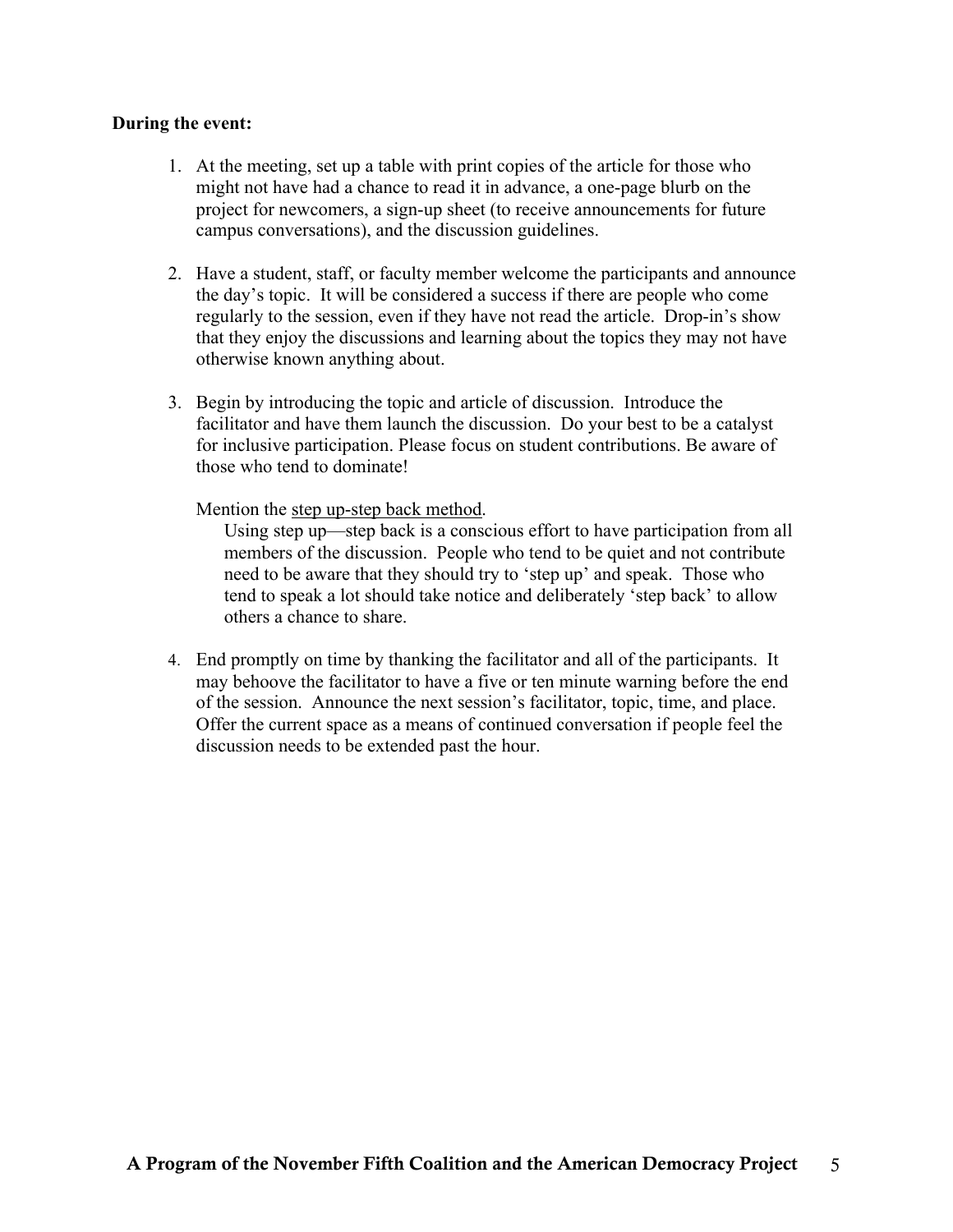## **Resources**

This information includes a list of online resources for promotion and marketing. Also included in this section are websites and organizations that will allow you to review different ways to use newspapers in the classroom, as well as some background information on civic engagement and what is happening in the field as of late. Lastly, there is contact information for three campus representatives who have implemented similar discussion series on their campuses.

#### **Recruitment and Promotion**

This material can be used to help develop different media materials for marketing and promotion, as well as tips for recruitment and retention.

#### **Corporation for National and Community Service**

http://www.nationalservice.org/pdf/Media\_Guide.pdf

This valuable media guide helps with tips for writing press releases, op-ed pieces, organizing an event, and building relationships with the media.

#### **Publicity Insider**

http://www.publicityinsider.com/release.asp Use for information about creating several different promotional materials

#### **Newspapers as Education**

Although much of these resources are tailored specifically to using newspapers as curricula and in classrooms, much of this information can be slightly modified to assist with the implementation of events taking place outside of the classroom.

#### *The New York Times Knowledge Network*

http://www.nytimes.com/ref/college/coll-classroomresources.html

Information about how to integrate the *New York Times* into classroom curricula, as well as why it is important to use current events in the classroom as a way to get students engaged. There are opportunities for a classroom subscription at a significantly discounted rate.

#### *USA Today Education*

http://www.usatoday.com/educate/homesplash.htm?POE=FOOTER

Information about lesson plans and resources for engaging students and faculty. Comprehensive information on using *USA Today* in every school subject area. Also provides subscriptions at highly discounted rates.

Knowledge Media Laboratory of the Carnegie Foundation for the Advancement of Teaching http://www.carnegiefoundation.org/programs/index.asp?key=38

The Knowledge Exchange Exhibition and Presentation (KEEP) Toolkit includes a template you can design on the web to prepare for your classroom learning. There are also case studies showing the effects of using media as a means of educating.

**The Faculty Center for Excellence in Teaching at Western Kentucky University** http://www.wku.edu/teaching/booklets/newspaper.html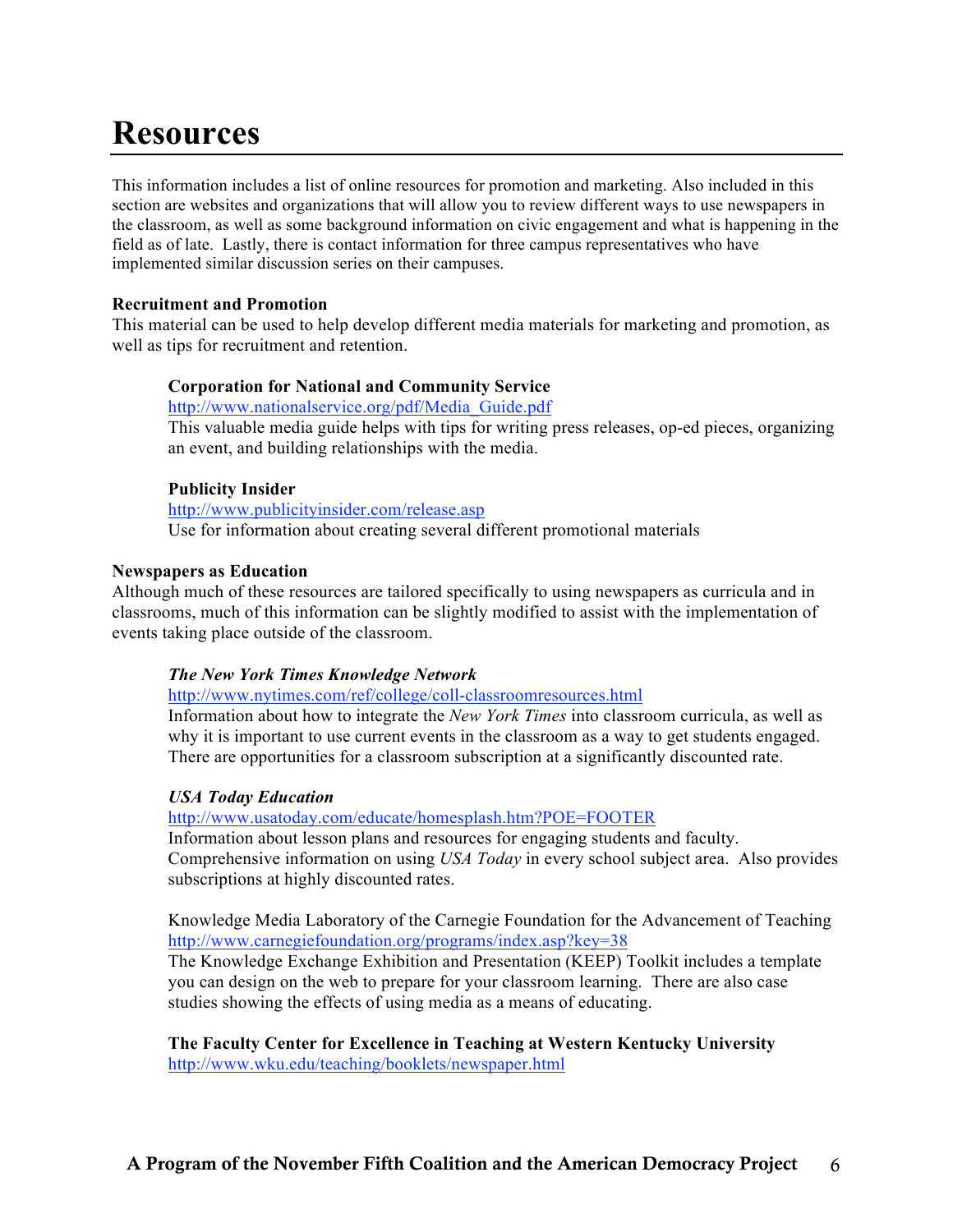'Newspapers in the Classroom' is a program of the *New York Times* and has reports on the validity of using media to engage students. There is also program information and methods in using newspapers in your curriculum.

#### **Newspapers in Education**

#### http://nieonline.com/

This is a website dedicated to providing materials that demonstrate how to incorporate newspapers into every facet of education.

#### **Organizations supporting Deliberation and Dialogue Efforts**

#### http://thataway.org

The National Coalition on Dialogue and Deliberation (NCDD) is running, involved in, and supporting a variety of projects to help advance the rapidly-growing dialogue and deliberation community.

#### http://cdd.stanford.edu

The Center for Deliberative Democracy (CDD) collaborates with government organizations around the world to conduct Deliberative Polls®.

#### **Information on Civic Engagement and Service Learning**

#### **American Democracy Project (ADP)**

#### http://www.aascu.org/programs/adp/default.htm

A program of the American Association of State Colleges and Universities (AASCU), ADP is an initiative of 228 AASCU campuses that seeks to create an intellectual and experiential understanding of civic engagement for undergraduates enrolled at institutions that are members of AASCU. The goal of the project is to produce graduates who understand and are committed to engaging in meaningful actions as citizens in a democracy. Look for civic engagement programs and resources for developing similar initiatives on your campuses, as well as information about how to become involved.

#### **Center for Information and Research on Civic Learning and Engagement (CIRCLE)** http://www.civicyouth.org/

CIRCLE promotes research on the civic and political engagement of Americans between the ages of 15 and 25. Although CIRCLE conducts and funds research, not practice, the projects that support have practical implications for those who work to increase young people's engagement in politics and civic life. CIRCLE is also a clearinghouse for relevant information and scholarship. A leading institution on civic engagement, information, research, and reports on community participation, civic knowledge, and concepts of citizenship.

#### **National Alliance for Civic Education (NACE)**

#### http://www.cived.net/

NACE believes the time has come to band together to ensure that the next generation of citizens understands and values democracy and participates in the ongoing work of building democracy in America.

#### **National Constitution Center**

http://www.constitutioncenter.org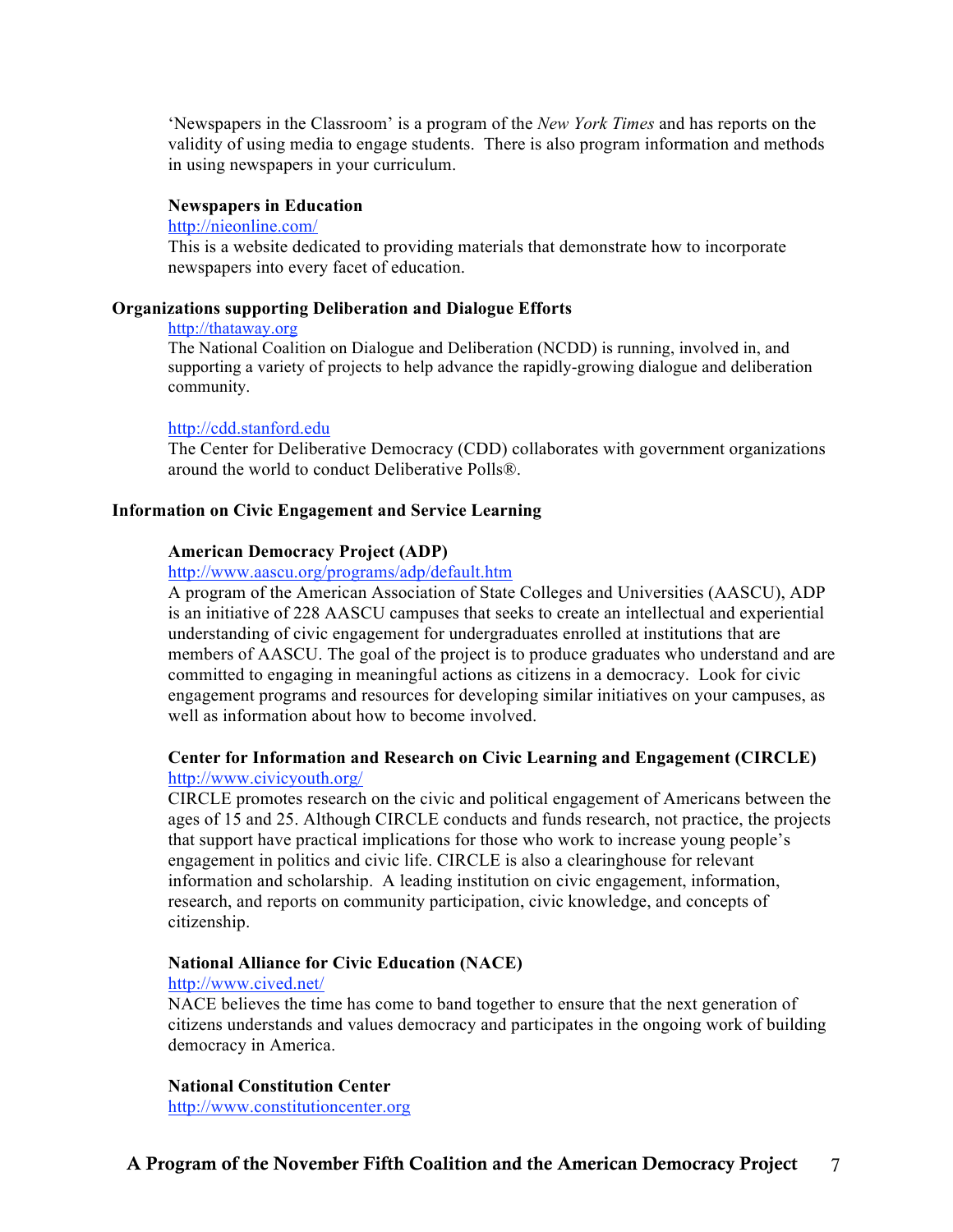For information on civic research, surveys, and findings.

Visit http://www.constitutioncenter.org/CitizenAction/CivicResearchResults/index.shtml for a more direct route to the research.

#### **American Council on Education (ACE)**

#### http://www.acenet.edu/

ACE helps colleges and universities anticipate and address the challenges of the 21st Century and contribute to a stronger nation and a better world. Our members and associates are approximately 1,800 accredited, degree-granting colleges and universities and higher education-related associations, organizations, and corporations.

#### **Times Talk and News at Noon Participating Schools:**

These veterans of media literacy welcome questions and comments. These institutions and administrators have been using programs to encourage knowledge, discussion, and engagement.

#### **The Coverdell Institute at Georgia College & State University**

Contact: Gregg Kaufman GCSU ADP Coordinator Georgia College and State University 231 W. Hancock Street CBX 075 Milledgeville, GA 31061 Phone: 478/445-1711 Email: gregg.kaufman@gcsu.edu URL: http://www.gcsu.edu/coverdell/Times%20Talk.html

#### **University of Missouri --- St. Louis**

Contact: Margaret W. Cohen, Ph.D. Associate Provost for Professional Development and Director of the Center for Teaching and Learning University of Missouri – St. Louis One University Blvd. – 421 Woods Hall St. Louis, Missouri 63121-4499 Phone: 314/516-5308 Email: Peggy\_Cohen@umsl.edu URL: http://www.umsl.edu/ctl

#### **Fort Hays State University**

Contact: Dr. Chapman Rackaway Assistant Professor, Department of Political Science, Campus Coordinator, American Democracy Project 316 Rarick Hall Fort Hays State University 600 Park Street Hays, Kansas 67601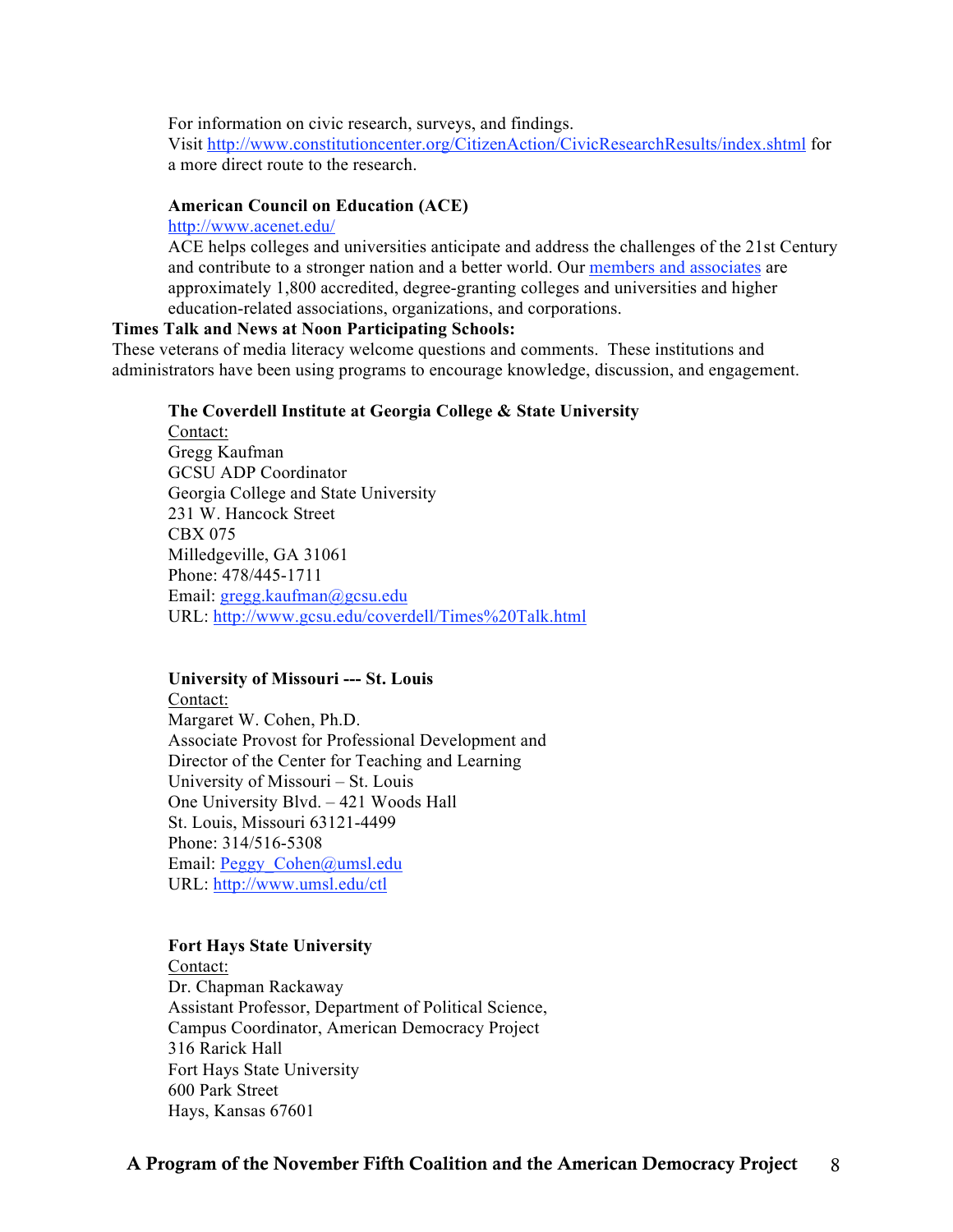Phone: 785/628-5391 Email: crackawa@fhsu.edu URL: http://www.fhsu.edu/live/timestalk/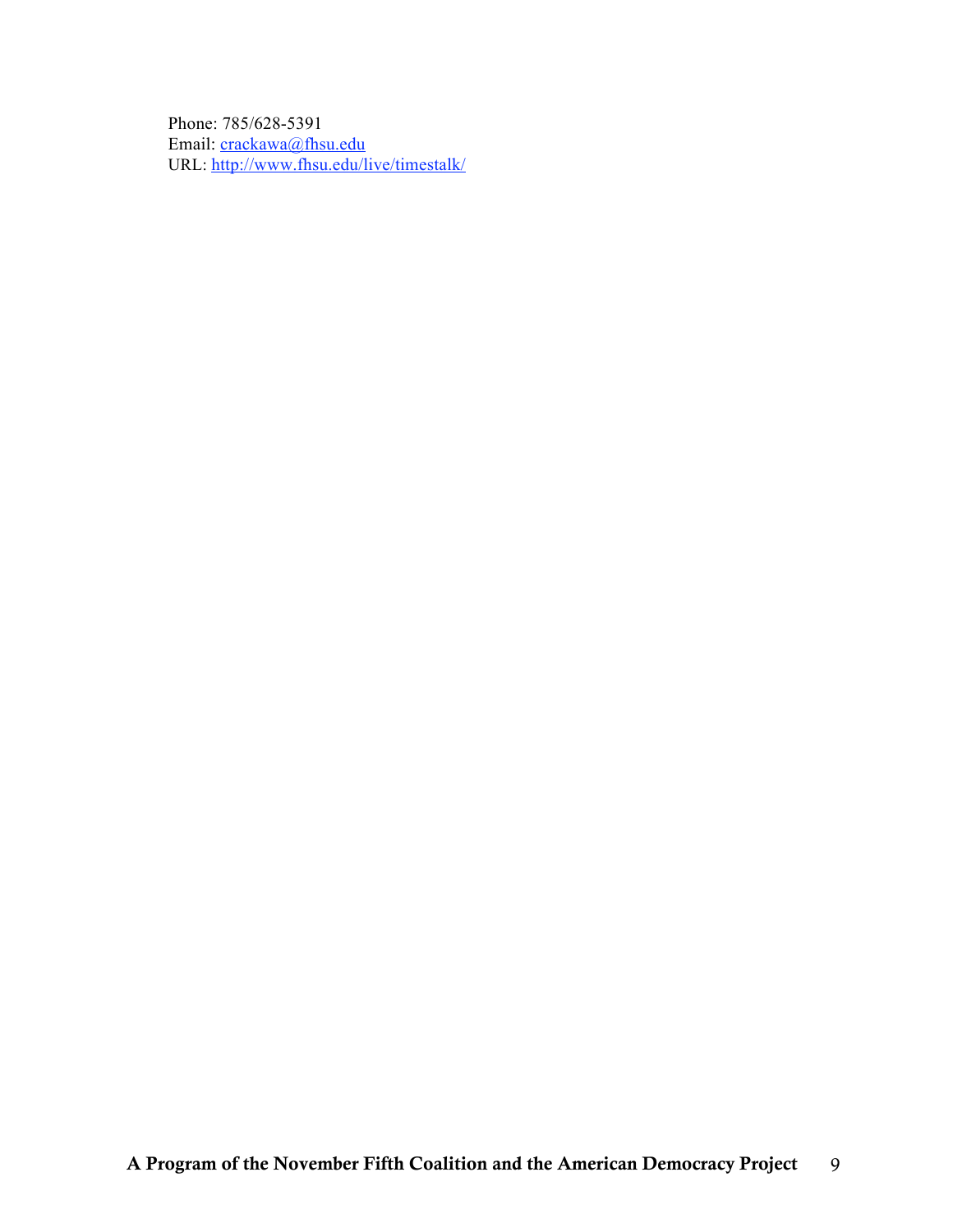#### **Topics for Discussion:**

#### **Themes:**

#### **Specific Topics:**

Global Issues National Issues Health Environment **Politics** Science Technology **Business** Op/Ed Region Higher Education Sports Arts Style Education Travel Technology Iraq War Abortion Gay Rights Global Warning National Security The World Bank AIDS Epidemic Cost/Access to Higher Education US Politics Bush Administration Presidential Campaigns Food Industry Depletion of Oil Stem Cell Research Immigration Legislation Avian Influenza Public Transportation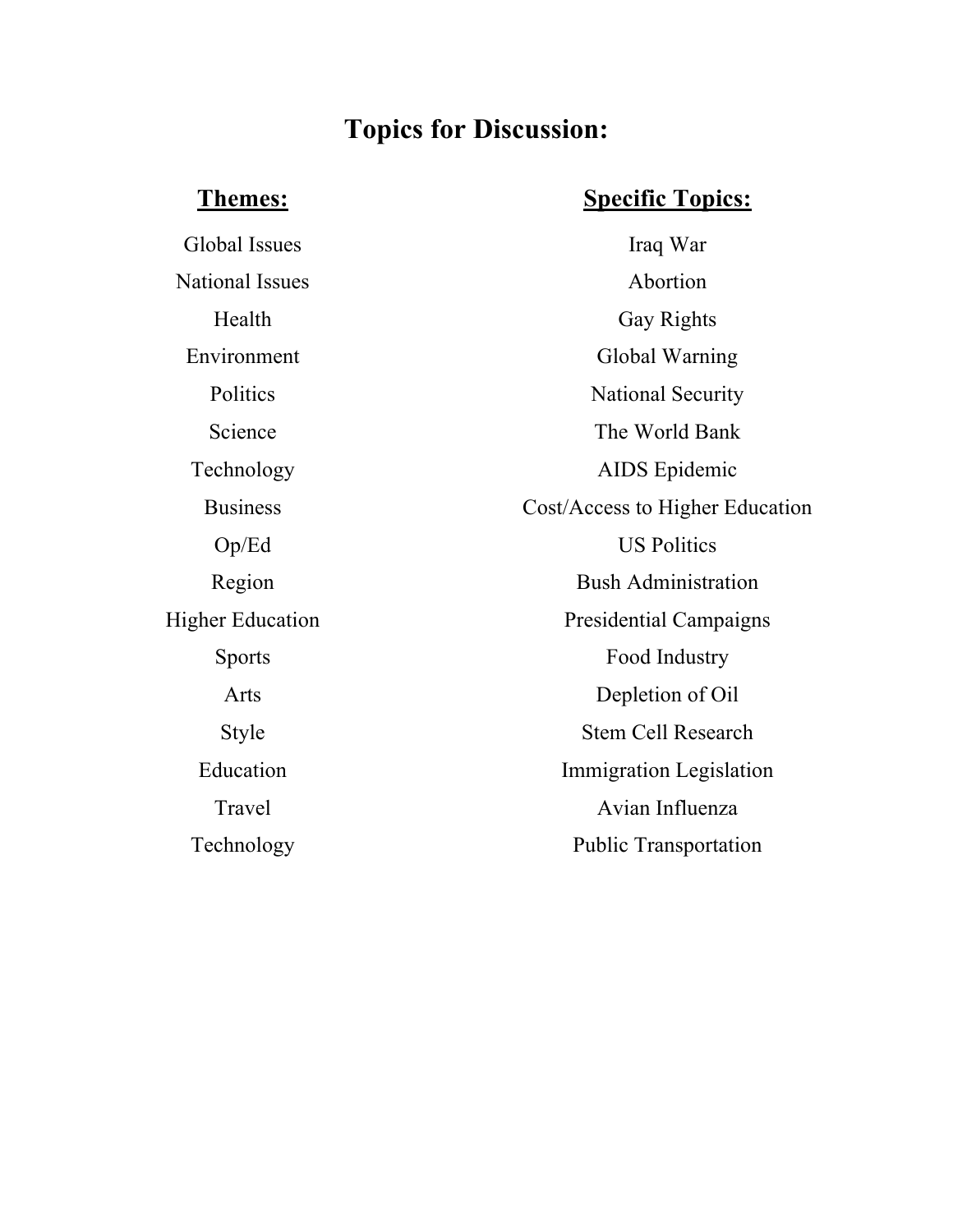## **Appendix**

This section includes useful samples and templates of some promotion materials, as well as a Campus conversations guideline. There are templates included that may be useful during the implementation of the project.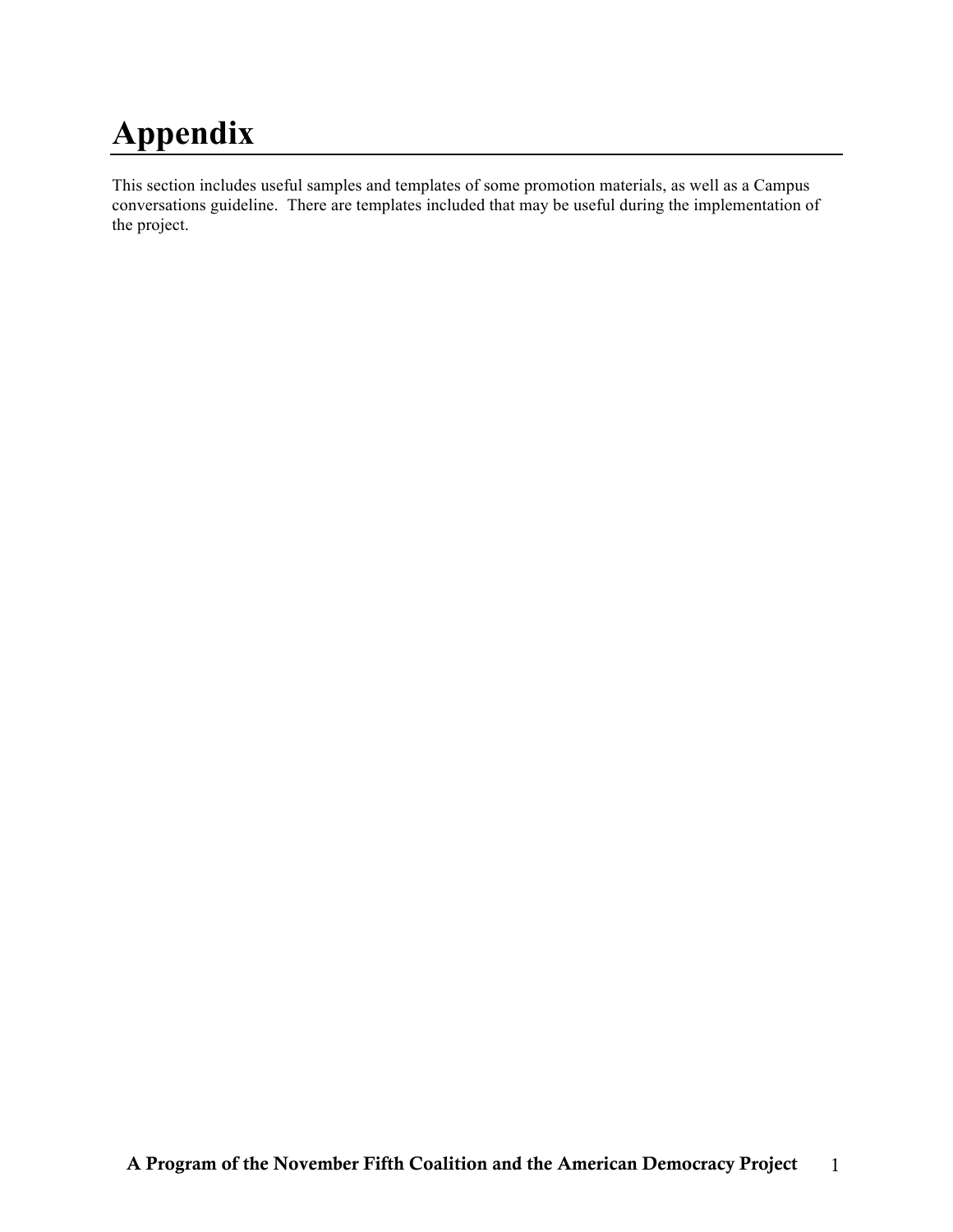(On your university's letterhead)

## **NEWS RELEASE**

**Month, Day, Year FOR IMMEDIATE RELEASE CONTACT:** (name and

telephone number here)

## Announcing **Campus Conversations**, a discussion series of current events

The November Fifth Coalition and **[the university name]** is introducing a discussion series on current events affecting us today. The program is called Campus Conversations. With less people engaged in the community and politics, it is more important than ever to use information as a means of education and dialogue. Fewer people are voting and even fewer people still are reading the newspaper. This series aims to developing the engagement of students, professors, and community members. Campus Conversations involves reading a newspaper article and coming together to discuss and engage one another. While engaging in meaningful dialogue, Campus Conversations hopes to create citizens that are active in deliberation and take responsibility for their government.

Meetings are weekly and topics, articles, and the facilitator's schedule are available at the website [**insert campus URL**]. If you would like to get involved, please note the meeting time and place below. For information about how to become a facilitator, or to give a presentation on a topic during the series, please contact, **[name, phone number, email]**.

> Campus Conversations **When: Where: Who:** www.novemberfifth.org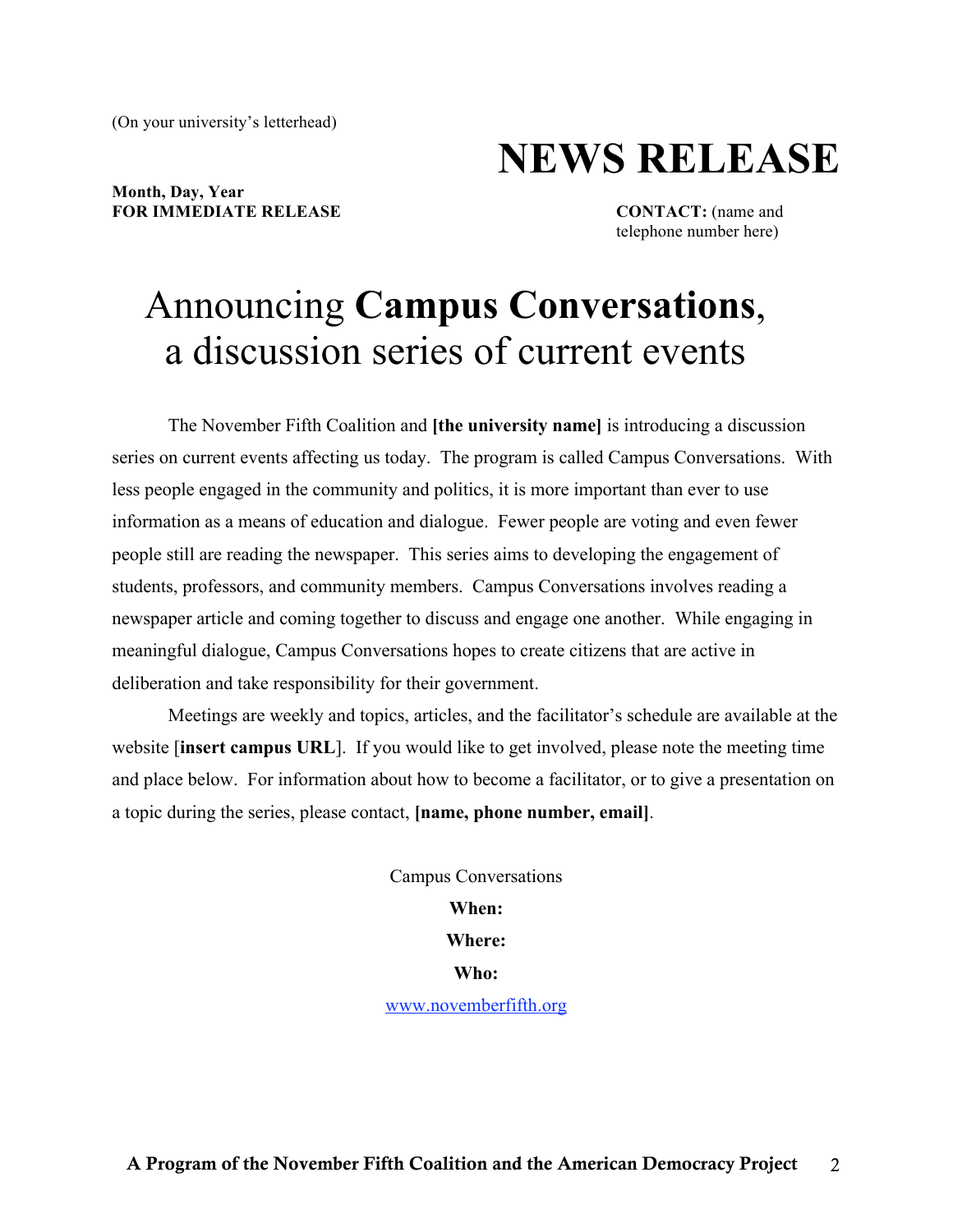## **Campus Conversations** Participation Guide

The following participation guidelines for the *Campus Conversations Series* are based on the Joseph Campbell Foundation Conversations of a Higher Order website (http://www.jcf.org/JCF-Forums\_Guidelines.php). The *Campus Conversations Series* provides an opportunity for the exchange of ideas in a scholarly environment. Please use these guidelines in order to encourage a high level of civil discourse and mutual respect.

#### **REASON \* RESPECT \* RESPONSIBILITY**

1. **Respect others' opinions: These are Conversations, not Conversions**. 'Conversation' comes from the Latin words *con* ('with') and *verso* ('opposite'). We expect diverse opinions to be expressed in these discussions, and welcome them. Remember, just because you disagree with what someone has to say doesn't mean they don't get to say it. Should the opinion of another spark your anger or scorn, rather than your spirit or mind, please take a deep breath and think before making an ungenerous response. Ranting can seem terribly gratifying in the short term, but it is a very ineffective form of communication.

The same can be said of *ad hominem* attacks, wherein a person who is unhappy with another person's opinion attacks the person rather than discussing the ideas that caused distress. If a conversation becomes particularly heated, the facilitator may call for a temporary cease-fire; please respect this request and use the time to calm down and sort out your thoughts.

- 2. **Come clear of mind:** Our discussions are designed to contribute to a culture of inquiry contrasted to an ideological debate. Consider keeping a journal as you read widely, and please attempt to get a well-rounded background of the topic by reading periodicals such as *The New York Times, The Colonnade, Wall Street Journal, Atlanta Journal Constitution, Macon Telegraph*, weekly news magazines, journals and course material – to prepare for the discussions.
- **3. Pay attention:** If possible, read the article prior to the discussion session. Please visit [**insert URL**] to attain the schedule, topic, and article, or to inquire as to where you can pick up hard copies of the paper from which the article is drawn.
- **4. Be polite:** Civil discourse and respect for academic inquiry are core values. Just as important is the value of listening to "the other." Everyone has a right to his or her opinion. The United States Constitution's First Amendment provides for freedom of speech.
- **5. Converse:** Last, but not least, participate. Use the *Campus Conversations* sessions to "exercise your voice" and use your critical thinking, analytical, articulation, and evaluation skills. There are NO GRADES, NO PAPERS, and NO EXPECTATIONS other than abiding by these guidelines and ENJOYING THE SPIRIT OF INQUIRY.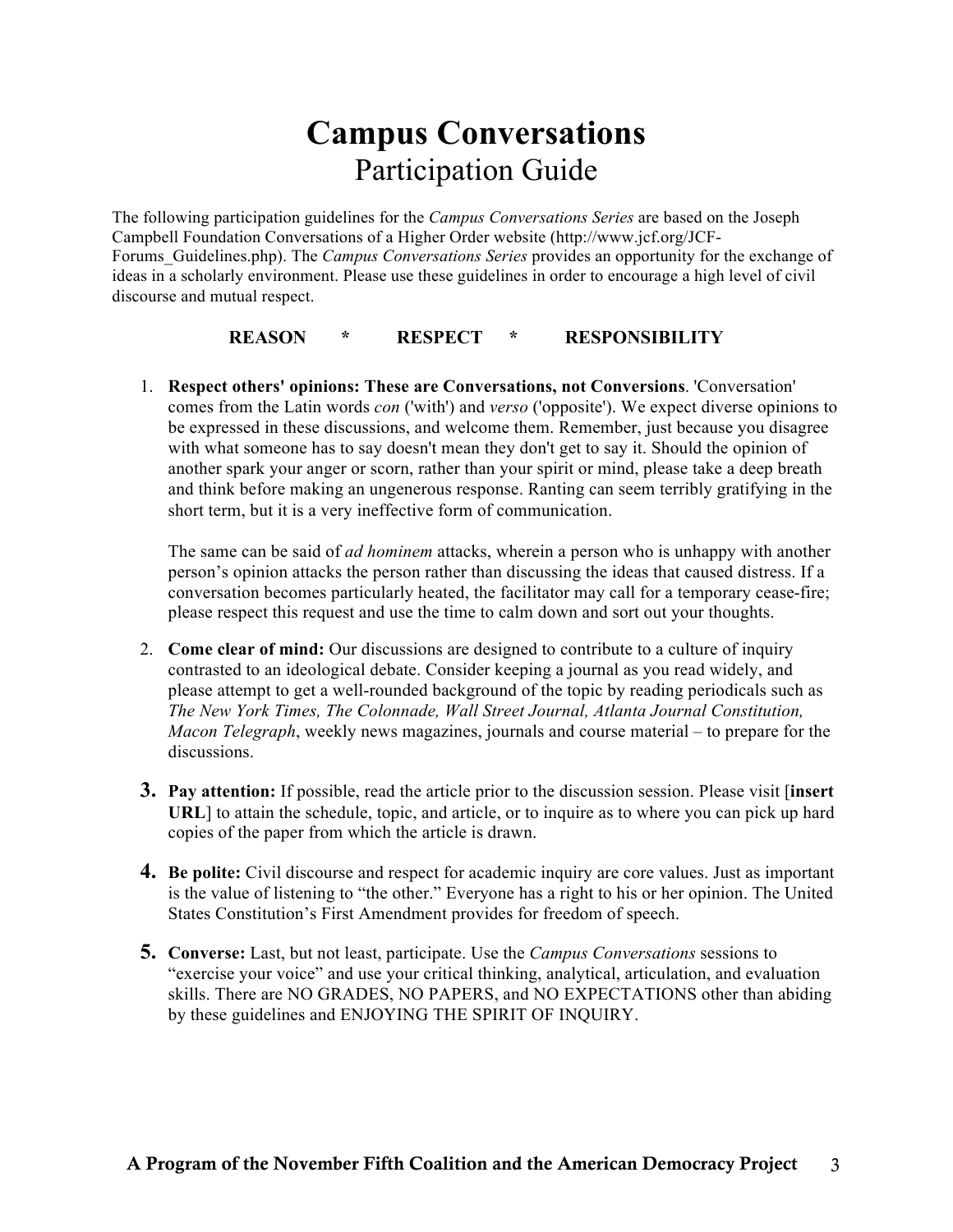### The New Hork Times KNOWLEDGE NETWORK.



#### **Curious about National & International Events, People, & Trends?**





#### *"Times Talks"*

 **Satisfy your appetite!** 

*Wednesdays at Noon Lanier Hall Room 211 – ODK Conference Room*

*Enjoy a slice of Pizza (compliments of the* New York Times*) Join a stimulating discussion led by a different GC&SU Faculty member each week.*

| Date                 | <b>Faculty Facilitator</b> | <b>Discipline</b>                   |  |
|----------------------|----------------------------|-------------------------------------|--|
| <b>FALL SEMESTER</b> |                            |                                     |  |
| January 24           | Leigh Hern                 | Early Childhood & Middle Grades Ed. |  |
| January 31           | Ben Scafidi                | Economics                           |  |
| February 7           | Steve Auerbach             | History                             |  |
| February 14          | Amy Harrington             | Counseling Center                   |  |

#### **G L O B A L W A R M I N G Teach-In 7:00 – 8:30 p.m.**

- January 30 Climate Change History and Current Patterns Arts & Sciences Auditorium Professors Mead, Devore, Oetter, & Rhode
- February 6 Film An Inconvenient Truth Arts & Sciences Auditorium
- February 13 Climate Change Effects on Nature's Ecosystems University Banquet Room Professors Datta, Rhode, and John Gormly



February 20 Climate Change Effects on Human Systems University Banquet Room Professors Fahrer, Oetter, Sams, & Georgia Power Representative